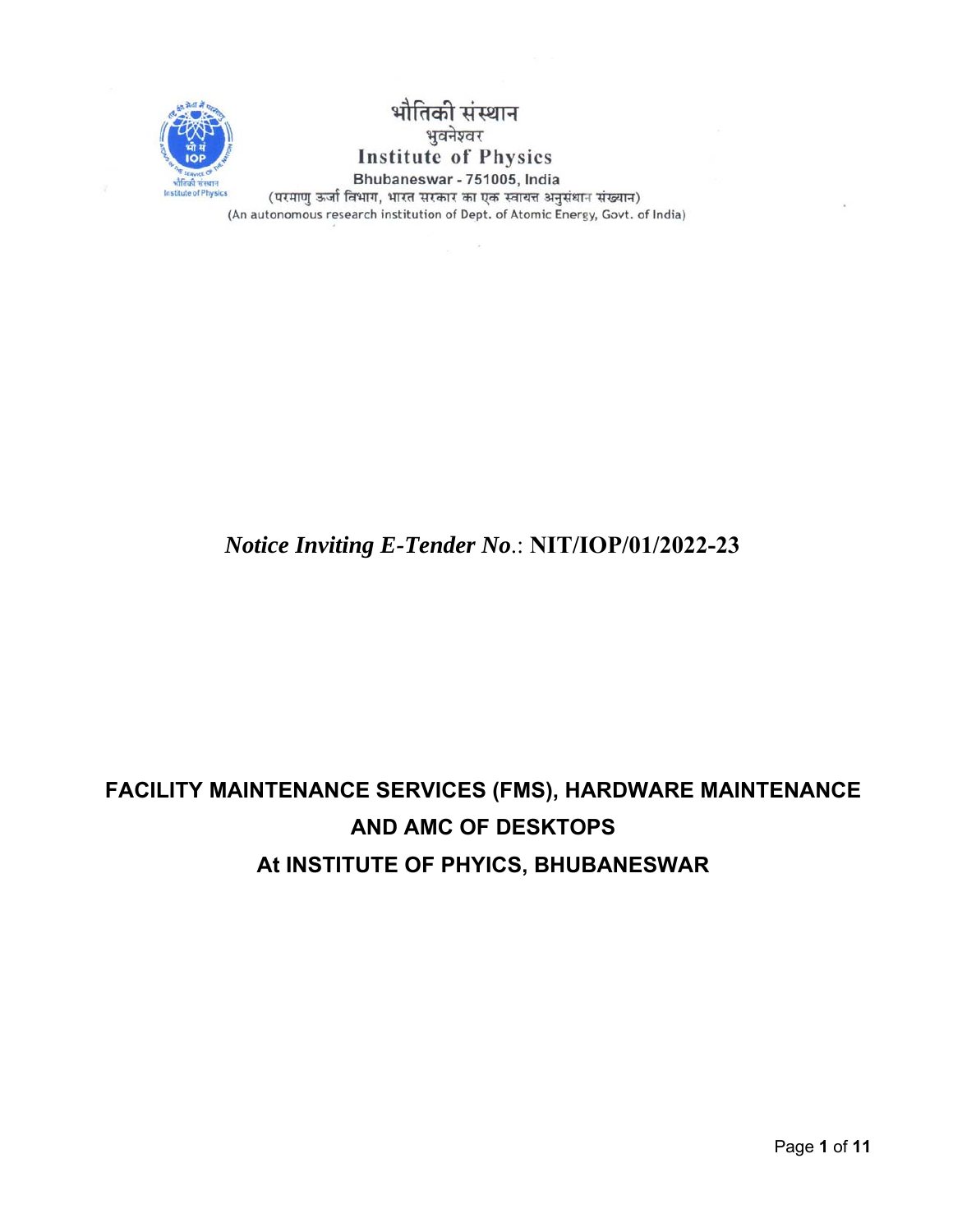

# **INSTITUTE OF PHYSICS**

### **PO-SAINIK SCHOOL BHUBANESWAR-751005**

### **Notice Inviting E-Tender**

**For**

### **FACILITY MAINTENANCE SERVICES (FMS), HARDWARE MAINTENANCE AND AMC OF DESKTOPS at IOP, BBSR**

- Tenders are invited on behalf of the Director, Institute of Physics, Bhubaneswar from the service provider for provide facility maintenance services of the following items:-

| Sl.<br>No. | <b>Name of the Items</b>                                                                                                                    | <b>Tender No.</b>             | <b>Estimat</b><br>ed Cost<br>(Rs.in<br>INR) | Qty.<br>No.                | <b>Tender Fee</b><br>and EMD<br>in INR |
|------------|---------------------------------------------------------------------------------------------------------------------------------------------|-------------------------------|---------------------------------------------|----------------------------|----------------------------------------|
|            | <b>Facility maintenance</b><br>services (FMS), Hardware<br>Maintenance and AMC of<br><b>Desktops</b><br>(As listed in the technical<br>bid) | NIT/IOP/<br>$01//2022-$<br>23 | Rs.15.00<br>Lakh<br>(including)<br>GST)     | As per<br>technical<br>bid | Rs.30,000/-                            |

- **.** Last date of submission of E-bid : 20/06/2022 up to 10.00 hrs.<br>
Opening of Technical Bid : 21/06/2022 at 12.00 hrs.
- **Opening of Technical Bid**
- **Tender Enquiry No : NIT/IOP/01/2022-23**

The details of general tender terms & conditions can be downloaded from https://eprocure.gov.in/eprocure/app or Tender Free View Link from IOP,Bhubaneswar Website- www.iopb.res.in/tenders/

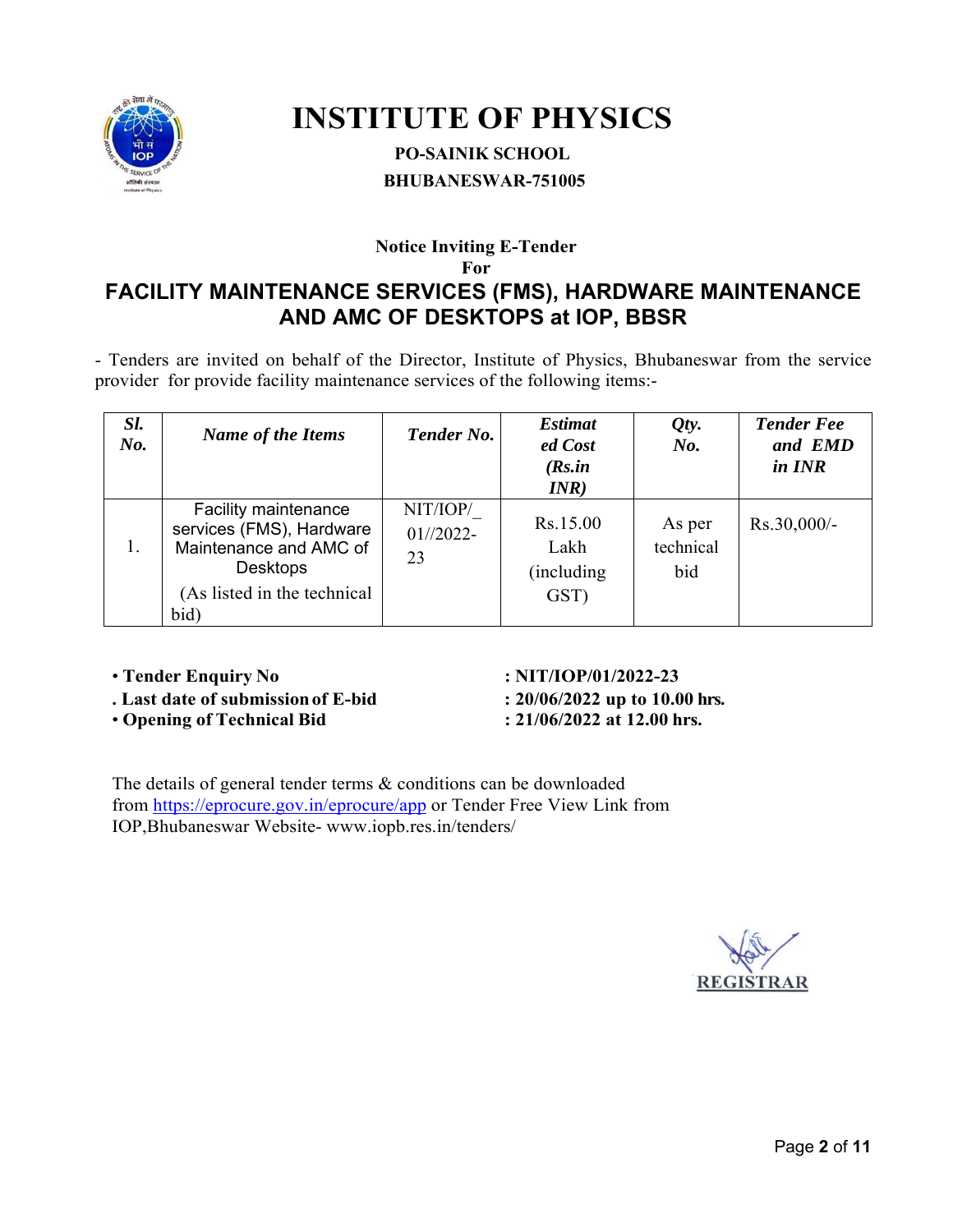# **Bid Security Declaration**

(in Company's letter head)

### **Invitation to Bid/Request for Expression of Interest No. [Insert reference no.]**

To

Institute of Physics, Po-Sainik School Bhubaneswar-751005

I/We understand that, according to your NIT conditions, bids must be supported by a Bid Security. In lieu of the Bid Security, we submit the following undertaking:-

"I/We declare that we will be suspended/ disqualified for tendering with the entity for a period of 1 (One) year from the date of receipt of notice from you, if we withdraw or modify our bid during the validity period **OR** fail to sign the Contract **OR** fail to submit Performance Security (if applicable) before the defined deadline **OR** fail to execute contractual obligation within the stipulated time."

**Date: -** Signature of the Bidder **Place:** - (**with Company seal**)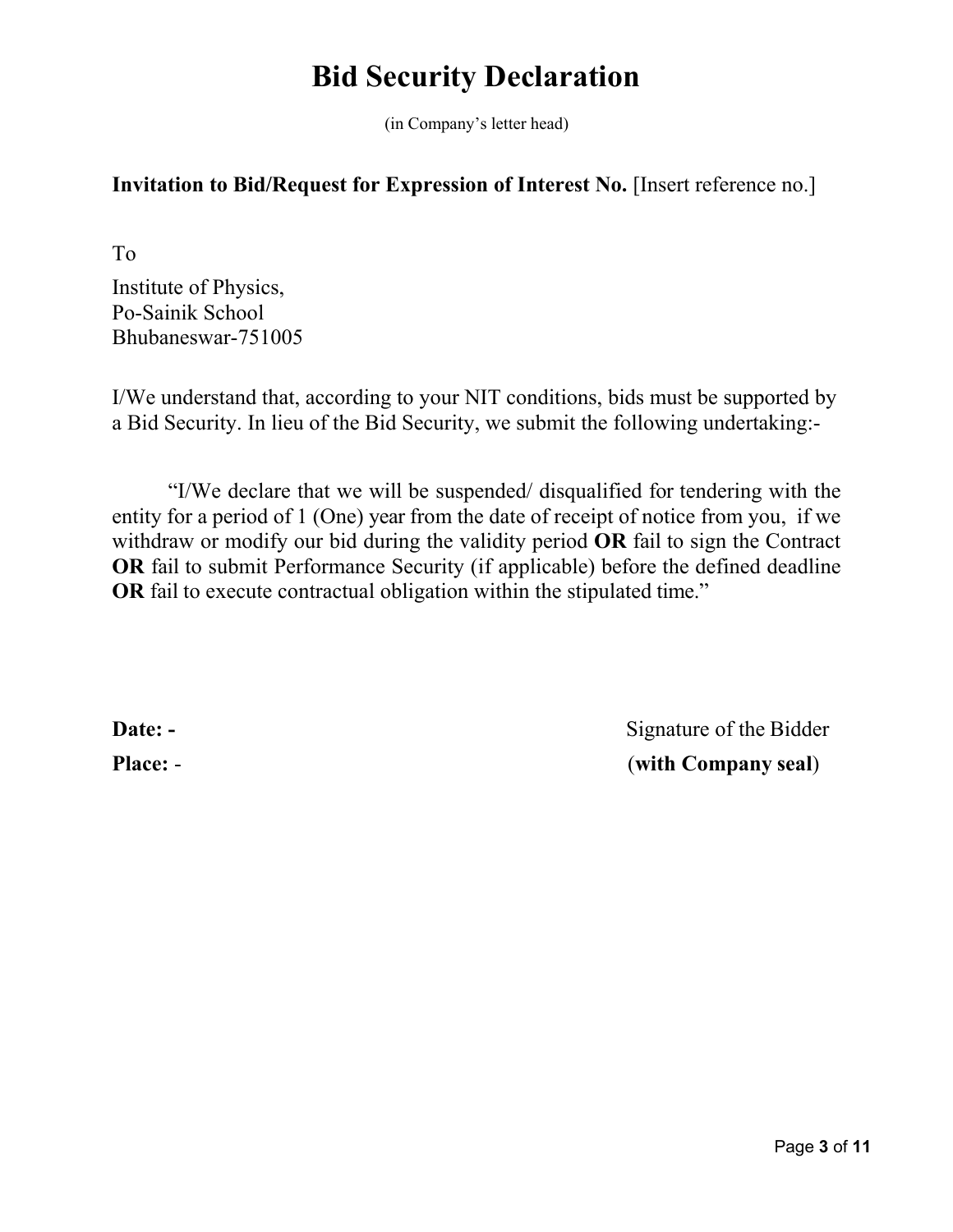

**INSTITUTE OF PHYSICS, PO-SAINIK SCHOOL, BHUBANESWAR** 

#### **GENERAL TERMS AND CONDITIONS OF TENDER FOR FACILITY MAINTENANCE SERVICES (FMS), HARDWARE MAINTENANCE AND AMC OF DESKTOPS AT INSTITUTE OF PHYICS, BHUBANESWAR**

1. The tender should be sent in Two-Bid Format:

(a) Technical Bid

(b) Price Bid

The "Technical Bid" and "Price Bid" should be uploaded to the relevant sections in the e-Tenders portal. Any document related to the tender must be addressed to Director, Institute of Physics, Bhubaneswar mentioning "Quotation/Document for NIT No. NIT/IOP/01/2022-23 "FACILITY MAINTENANCE SERVICES (FMS), HARDWARE MAINTENANCE AND AMC OF DESKTOPS" on it.

2. The Technical Bid should contain:

- (a) Copy of PAN card, TIN/VAT clearance certificate, GST Certificate etc.
- (b) Compliance to Terms and Scope of Contract as per tender document

(c) Any other tender specific documents

3. The Price Bid (as per tender bid) should contain:

(a) Annual rate

(b) Taxes applicable

4. A brief Profile of the firm with list of engineers, L2/L3 level/backup support and their technical qualifications available at office in Eastern Region of India for undertaking maintenance of servers, PC and Network under Linux and Microsoft Windows Operating Systems.

5. List of organizations in and around Eastern Region of India, where the firm has taken contract for maintenance of IT facility with nature of work.

*6. Last date and time for receipt of quotations: 20.06.2022 at 10.00 hrs* 

*7. All rates quoted should be valid for 90 days from the date of submission of bid.* 

*8. Value of Tender (for one year): Rs. 15 lakh (Rupees Fifteen lakh) including GST* 

*9. Tender Processing fee: not applicable* 

*10. Technical bid should contain Earnest Money Deposit (EMD) of Rs.30,000/- (Thirty Thousand only) in any one of the following forms:*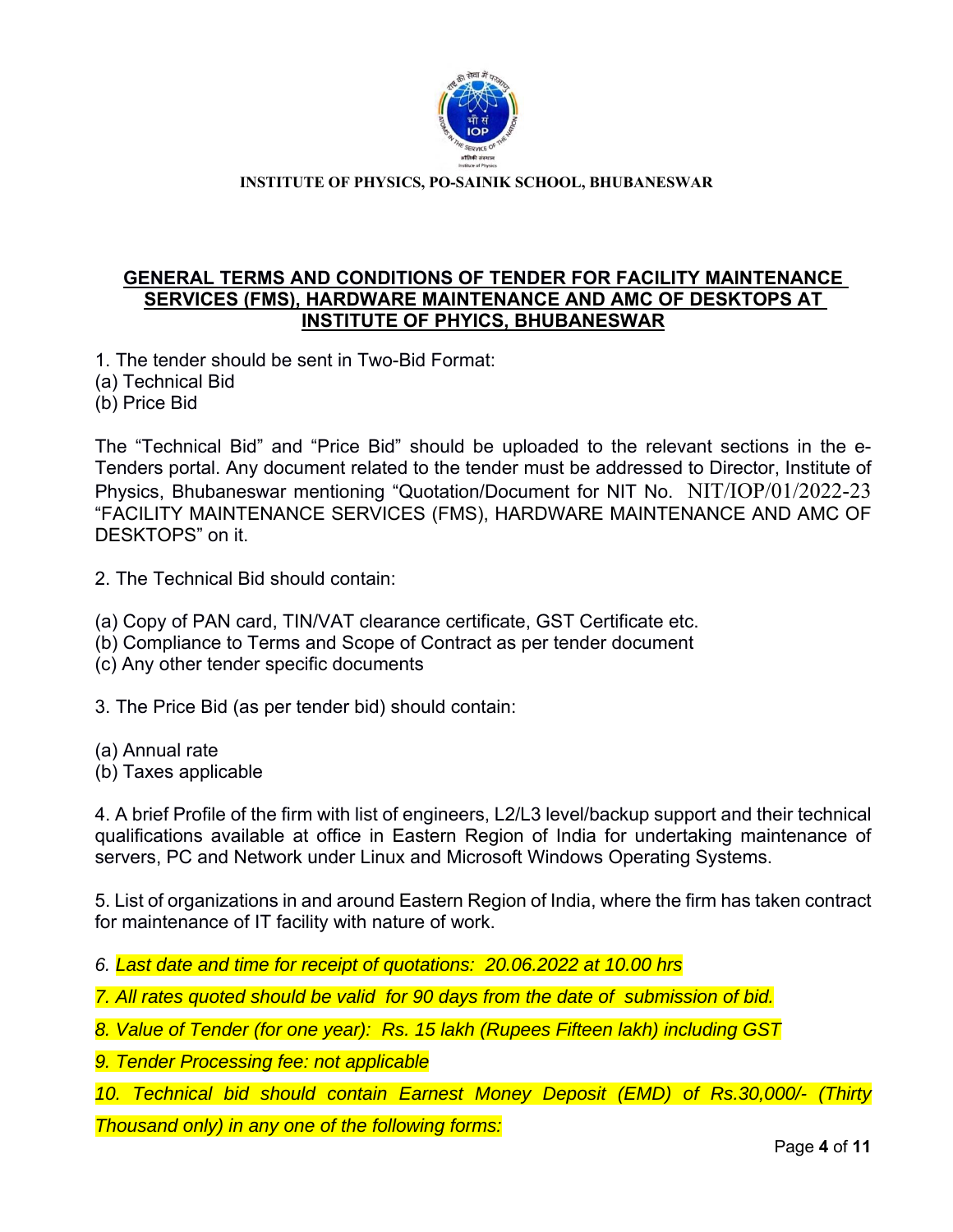(I) DD from any Nationalized Bank, drawn in favor of "Director, Institute of Physics", payable at Bhubaneswar.

(ii) Term Deposit (for minimum 6 months from the tender closing date) in a nationalized bank duly pledged in favor of "Director, Institute of Physics, Bhubaneswar".

(iii) Bank Guarantee from any nationalized bank valid for a period of minimum six months from the tender closing date.

Bids not accompanied with EMD will be rejected. EMD of unsuccessful bidders will be returned within six months of closing of tender. Any exemption of EMD will be as per rule.

11. Performance Bank Guarantee (PBG): The awardee firm need to submit Performance Bank Guarantee (PBG) amounting to 10% of contract value for the period of full tenure and 1 month claim lodgement period. The penalty will be charged over PBG in case of any delay in completion of task/ issues. The firm/bidder should have strong technical backup support as the Computer Committee reserves the right to decide the amount of penalty in case the awardee fails to resolve any issue relating to the job.

*12. As a part of technical evaluation, the Committee will interact with the L2/L3 level support and Engineer to be stationed/deployed at Institute and based on the performance the firm will be technically qualified for further consideration. The firms/bidders are requested to go through the technical skill sets required as per the tender document to align resident engineer and backup support (L2/L3) as the decision of Committee regarding this shall be final. The interaction meeting will be tentatively held within 4-5 days of tender due date, firms/bidders are requested to be prepared for meeting and physical presence.*

13. The authority of the Institute reserves the right to accept or reject any or all quotations either in full or in part without assigning any reasons thereof.

FINANCIAL TERMS:

- 1. Price bid of only the technically qualified bids will be opened for commercial consideration.
- 2. One price bid option may be quoted.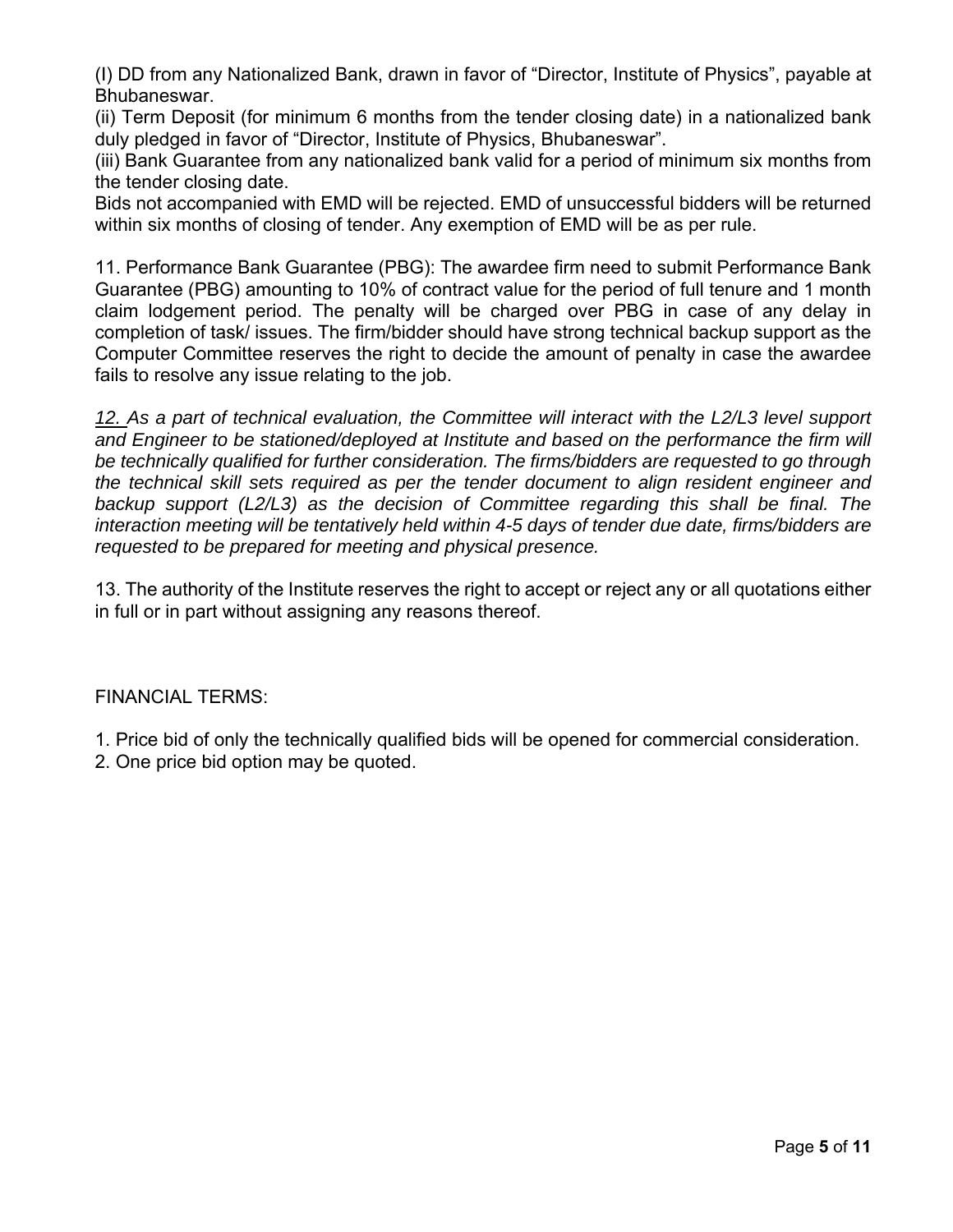

### **INSTITUTE OF PHYSICS PO-SAINIK SCHOOL, BHUBANESWAR**

### **Notice Inviting E-Tender No.** NIT/IOP/01/2022-23

### **TECHNICAL BID**

### **Overview**

Computer center in Institute of Physics, Bhubaneswar is responsible of managing IT infrastructure in various departments/sections of the Institute. The centers activity ranges from Server and Network administration, hosting various services to laptop/desktop management of users. Currently, center hosts its own mailing system/service, NIS, NFS, LDAP, centralized data storage, cluster and SAMKHYA-High Performance Computing system, proprietary software license, LAN and wireless networking in and across various buildings and 24X7 computer facility to facilitate the user. Center supports a hybrid environment constitutes of various operating system like unix-based (Cent OS, RedHat, Fedora, Ubuntu), MS Windows and MAC OS.

| Sr. | <b>Description</b>                                         | Compliance |
|-----|------------------------------------------------------------|------------|
| No. |                                                            |            |
| 01. | Serial No of Quotation and Date                            |            |
| 02. | Name of the Firm                                           |            |
| 03. | Address of the Firm                                        |            |
|     | Telephone No.                                              |            |
|     | Fax No.                                                    |            |
|     | E-mail:                                                    |            |
| 04. | PAN No.                                                    |            |
| 05. | Service Tax Registration No.                               |            |
| 06. | Scope of work:                                             |            |
|     | Data Center Activities (System and Network Administration) |            |

### **Technical Bid Facility Management Services**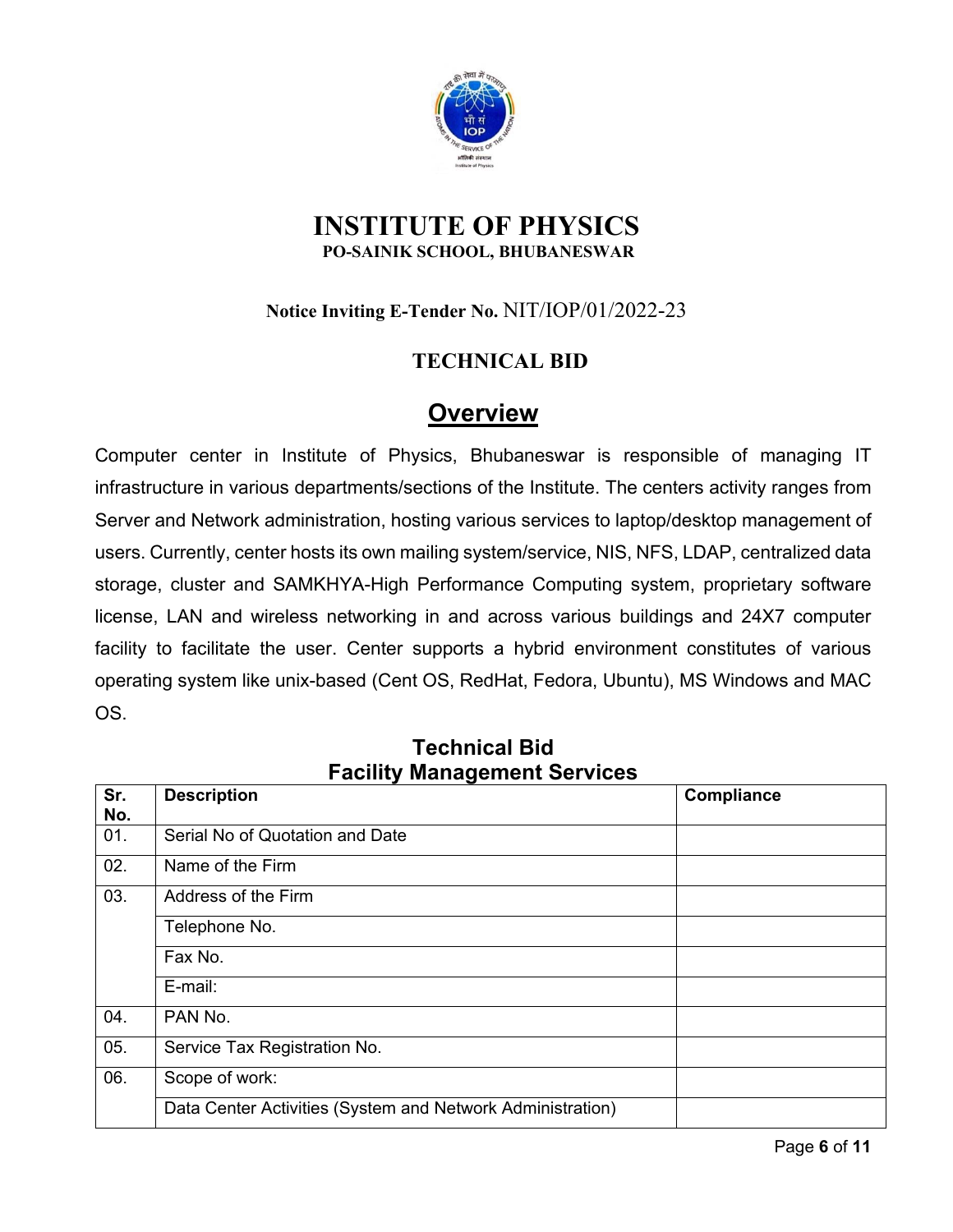| Configuration,<br>Installation,<br>Management,<br>OS/Software<br>[A] |  |
|----------------------------------------------------------------------|--|
| loading/up gradation in following services/servers on Linux OS :     |  |
| (a) Mail Server and related protocols/ports (SPF, DKIM, DMARC,       |  |
| SPAM, Virus filters Configuration etc.)                              |  |
| (b) Name Server (Power DNS, bind etc.)                               |  |
| (c) Web Server                                                       |  |
| (d) NIS Server                                                       |  |
| (e) NFS Server                                                       |  |
| (f) LDAP Server (schema, backup, replication)                        |  |
| (g) Print server                                                     |  |
| (h) Software License Server                                          |  |
| (i) DHCP Serve                                                       |  |
| (j) Virtual Machine Environment                                      |  |
| (k) Proxy Server etc.                                                |  |
| Implementation and Management of Firewall, Tripwire,<br>[B]          |  |
| Mailman, Antispam, Diskquota, Printquota and Software Packages       |  |
| on Linux/ Microsoft Windows OS.                                      |  |
| [C] Making User Account and Management of File Systems (ext4,        |  |
| btrfs, xfs, LVM etc).                                                |  |
| [D] Configuration/Troubleshooting of UTM, Open source Firewall       |  |
| (iptables or opnsense/pfsense etc.), Router (Static & BGP routing),  |  |
| Various switches (Core/Distribution/Access). Sound Knowledge of      |  |
| TLS and related certificate issuance & renewal.                      |  |
|                                                                      |  |
| Complete monitoring of the network and related activities (including |  |
| both Wired/Wireless) i.e. Sites/URL visited by every user, Blocking  |  |
| URL and IP address etc.                                              |  |
| [E] Configuration and management of client PC's / laptops on Linux/  |  |
| Microsoft Windows in the Institute.                                  |  |
| [F] Management and optimization of performance of LAN and            |  |
| subnetting of LAN as per requirement.                                |  |
| [G] Configuration and management of wireless LAN in different        |  |
| buildings connected by LAN.                                          |  |
| [H] Configuration and Management of Network Link to residential      |  |
| quarters through ADSL Modems in the campus of Institute of           |  |
| Physics.                                                             |  |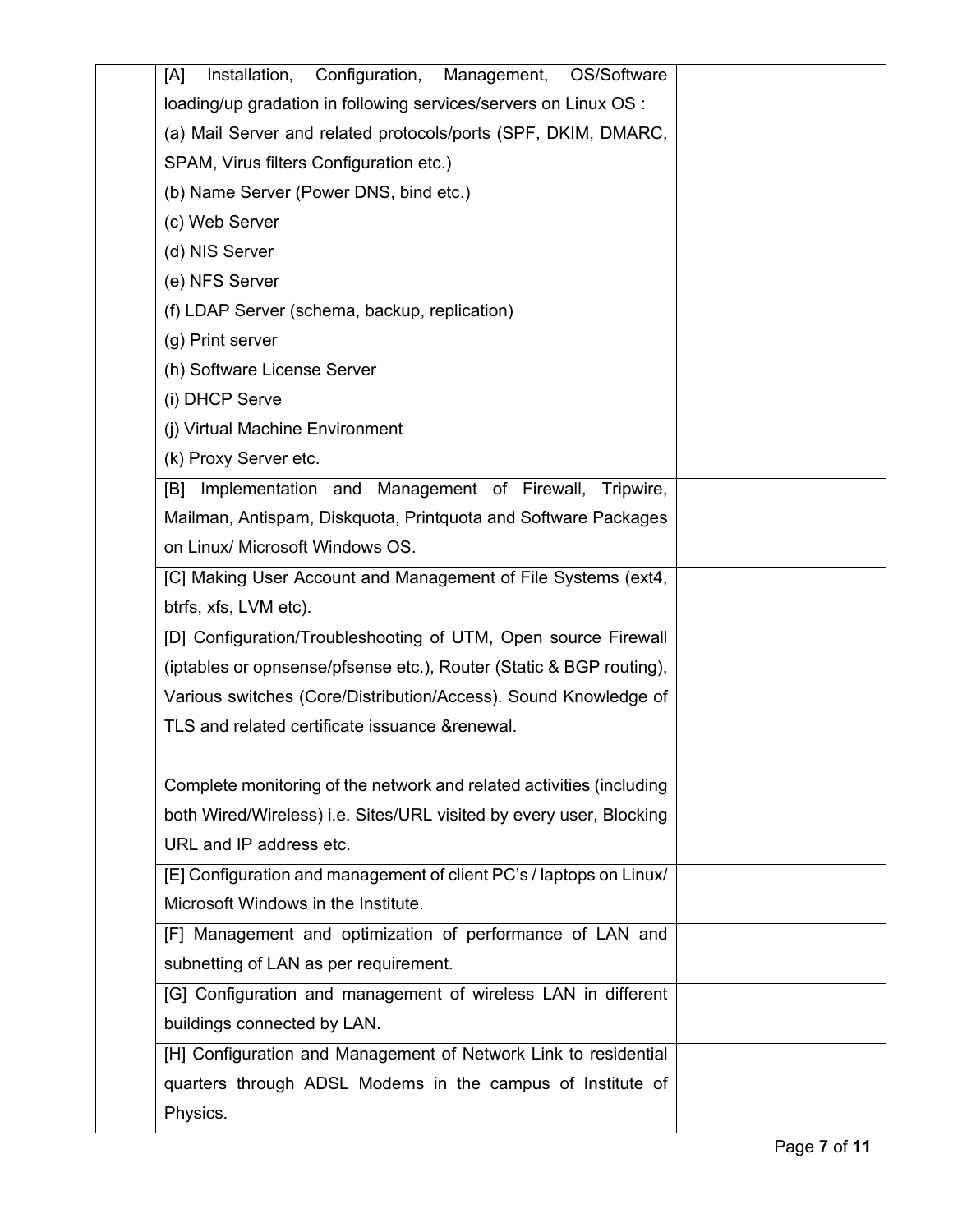|     | [I] Backup/restoration of data in File server and other critical servers  |  |
|-----|---------------------------------------------------------------------------|--|
|     | as and when required. Sound Knowledge of SAN & NAS storage                |  |
|     | system and handling of backup medium like tape drive & backup             |  |
|     | software etc.                                                             |  |
|     | [J] Database (mysql, mariaDB) administration i.e. replication,            |  |
|     | backup, migration etc.                                                    |  |
|     | [K] Writing scripts for efficient management of computer systems.         |  |
|     | [L] Documentation of all configuration done and all scripts written.      |  |
|     | [M] Knowledge of different open source tools                              |  |
| 09. | Terms and conditions of service                                           |  |
|     | [A] Period of contract: One year<br>(The contract may be                  |  |
|     | continued/extended with the same Terms & Conditions and price             |  |
|     | for another one year on satisfactory performance.)                        |  |
|     | [B] Two (2) engineers will be deputed to work in Institute of Physics     |  |
|     | from 9.00 AM to 5:30 PM on all working days of the Institute.             |  |
|     | [C] The engineer will be available for service, if required, after office |  |
|     | hours and on holidays without any additional payment.                     |  |
|     | [D] Institute of Physics will provide access to computer systems as       |  |
|     | per requirement and will provide super user passwords, when               |  |
|     | needed. Firm will not misuse the super user privilege and will not        |  |
|     | password or transfer data to unauthorized<br>reveal<br>the                |  |
|     | persons/agencies.                                                         |  |
|     | [E] The Firm will make every effort to resolve the problems at the        |  |
|     | earliest using best expertise available.                                  |  |
|     | [F] The programmes developed under this contract will be property         |  |
|     | of Institute of Physics and Farm will not have any claim on these         |  |
|     | programmes.                                                               |  |
|     | [G] The facility maintenance shall consist of corrective maintenance      |  |
|     | of software and will not include repair and replacement of defective      |  |
|     | hardware/parts.                                                           |  |
|     | [H] There will be penalty of Rs.2,000/- per day for nonattendance of      |  |
|     | engineer on the working days.                                             |  |
|     | [I] The contract may be renewed, if needed, on satisfactory               |  |
|     | performance by firm. The terms and conditions of contract may be          |  |
|     | modified upon renewal, if necessary.                                      |  |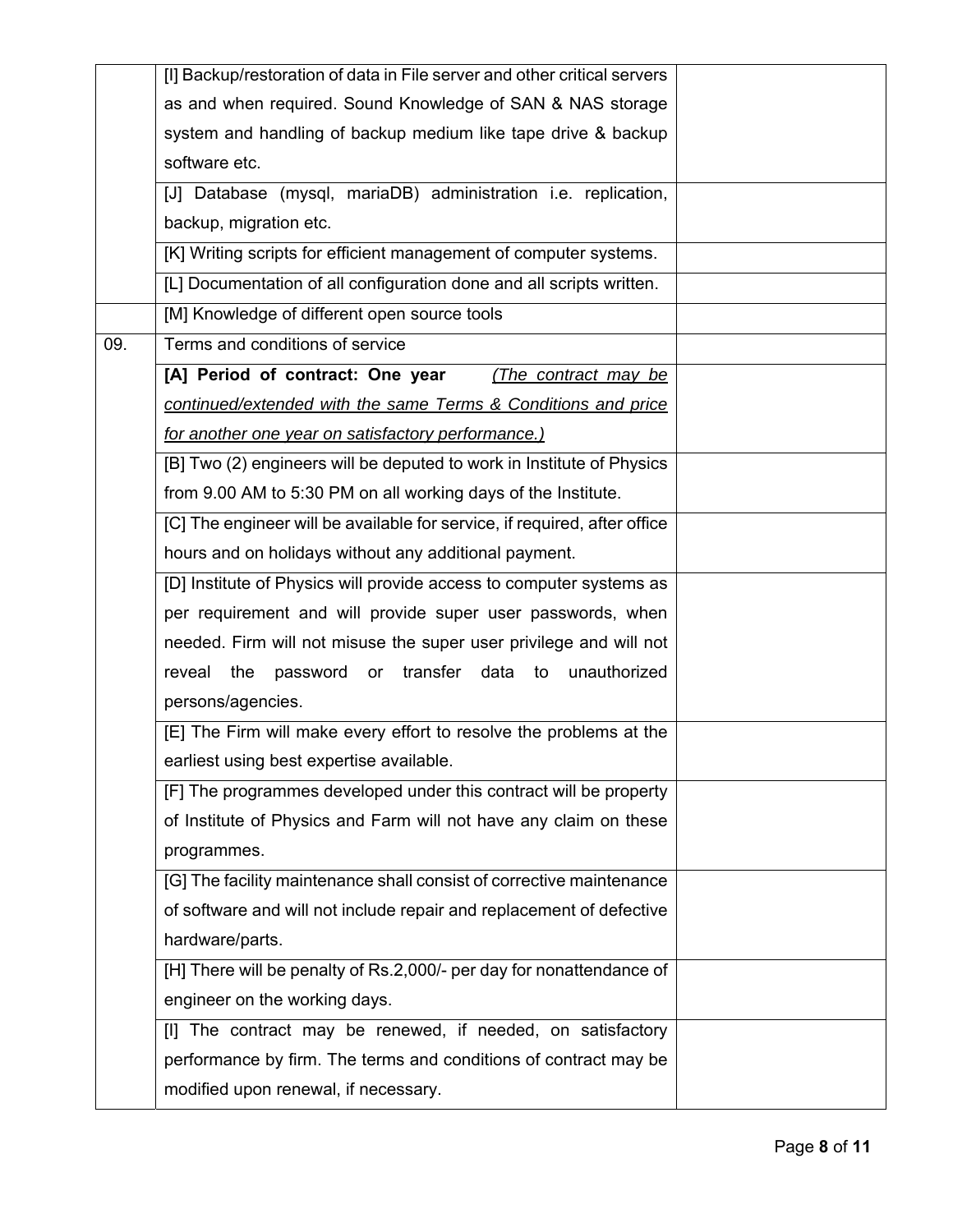|     | [J] Institute reserves the right to terminate the contract giving one    |                            |
|-----|--------------------------------------------------------------------------|----------------------------|
|     | month notice to the firm.                                                |                            |
|     | If the performance of the firm is not satisfactory, Institute of physics |                            |
|     | may terminate the contract by serving one month notice to the firm.      |                            |
|     | Under such circumstances, the firm will be paid only for the actual      |                            |
|     | period of service rendered on pro rata basis.                            |                            |
|     | [K] The Firm will not be liable for failure to perform its obligations   |                            |
|     | under this contract if such failures result from any force major act of  |                            |
|     | God, fire, storm, earthquake, explosions, strike etc.                    |                            |
|     | [L] The Committee will interact with the L2/L3 level support and         |                            |
|     | Engineer to be stationed/deployed at Institute and based on the          |                            |
|     | performance the firm will be technically qualified for further           |                            |
|     | consideration. The firms/bidders are requested to go through the         |                            |
|     | technical skill sets required as per the tender document to align        |                            |
|     | resident engineer and backup support (L2/L3).                            |                            |
|     | [M] Firm should make sure one of the engineer should be stationed        |                            |
|     | at Bhubaneswar during weekends/long weekends and schedule                |                            |
|     | need to be circulated in beginning of every month.                       |                            |
| 10. | Terms and conditions of payment:                                         |                            |
|     | Payment will be made annually/half-yearly/ quarterly after expiry of     |                            |
|     | the term upon satisfactory performance.                                  |                            |
|     | Advance payment for the term can be made only upon receipt of            |                            |
|     | bank guarantee for the amount from any nationalized bank                 |                            |
|     | (Acceptable/Not acceptable)                                              |                            |
| 11. | Address of Office in Eastern Region of India                             |                            |
| 12. | Name, telephone and e-mail of two technical (L2/L3 level) persons        | Name:                      |
|     | (Own staff or Partner) to be contacted for maintenance of Computer       | Mobile No:                 |
|     | Facility.                                                                | Email:                     |
|     | In case of partner the authorization letter from partner stating that    | Qualification/Expertise in |
|     | L2/L3 level support and expertise must be enclosed.                      | Linux Environment :        |
|     | (Bidder should have demonstrated expertise in handling/troubling         | Name:                      |
|     | shooting Linux/Unix based environment, Microsoft Windows OS              | Mobile No:                 |
|     | and Database).                                                           | Email:                     |
|     |                                                                          | Qualification/Expertise    |
|     |                                                                          | in Linux Environment :     |
| 13. | Escalation level for service:                                            |                            |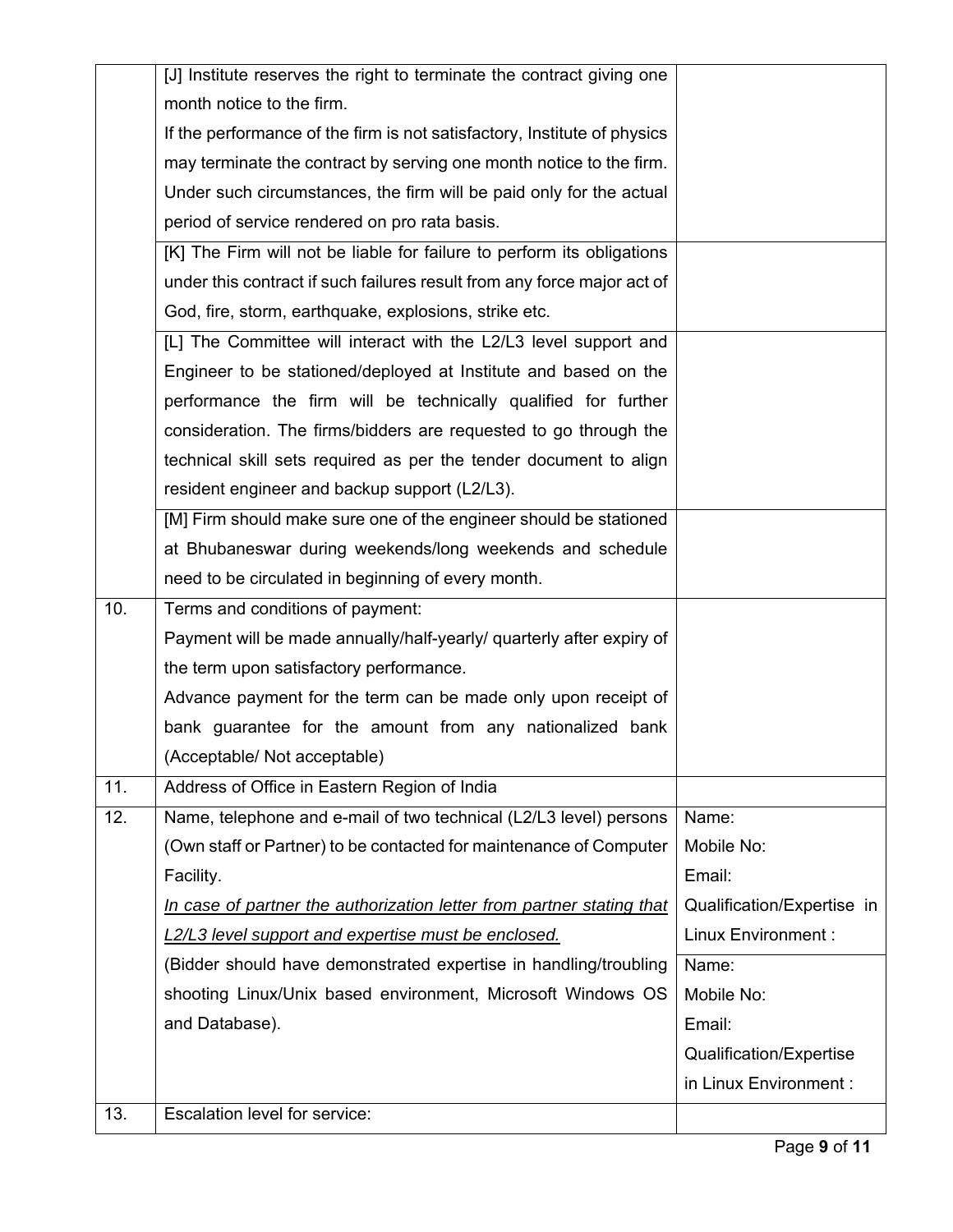|     | $Level - 1$                                                           | Name:     |
|-----|-----------------------------------------------------------------------|-----------|
|     |                                                                       | Address:  |
|     |                                                                       | Telephone |
|     |                                                                       | E-mail:   |
|     | $Level - II$                                                          | Name:     |
|     |                                                                       | Address:  |
|     |                                                                       | Telephone |
|     |                                                                       | E-mail:   |
| 14. | Bidder should have executed at least three (3) IT FMS /Support        | Name:     |
|     | operation in last three year out of which 2 (two) must be in          | Address:  |
|     | Government/Autonomous/PSUs with demonstrated experience in            | Telephone |
|     | services listed in clause 06 i.e. System and Network Administration   | E-mail:   |
|     | of the technical bid.                                                 | Name:     |
|     | (Submit the proof in support of above mentioned activities).          | Address:  |
|     |                                                                       | Telephone |
|     |                                                                       | E-mail:   |
|     |                                                                       | Name:     |
|     |                                                                       | Address:  |
|     |                                                                       | Telephone |
|     |                                                                       | E-mail:   |
| 15. | Brief profile of your firm and list of engineers available at office  |           |
|     | (degree and experience) in maintaining servers, PC's, Computer        |           |
|     | Network, IT Security (To be attached separately)                      |           |
| 16. | List of organization to which your firm is currently providing        |           |
|     | Maintenance of Computer facility. Mention type of service OS and      |           |
|     | organization (Scientific, Industrial, Banking, Administrative) (To be |           |
|     | attached separately).                                                 |           |
| 17. | Firm should prepare and submit comprehensive document of              |           |
|     | installation and setup & ready for any transfer of technology.        |           |
|     | (Firm should deploy the engineer for at least two weeks for any       |           |
|     | technology transfer and hand shaking without any financial            |           |
|     | implication).                                                         |           |
|     |                                                                       |           |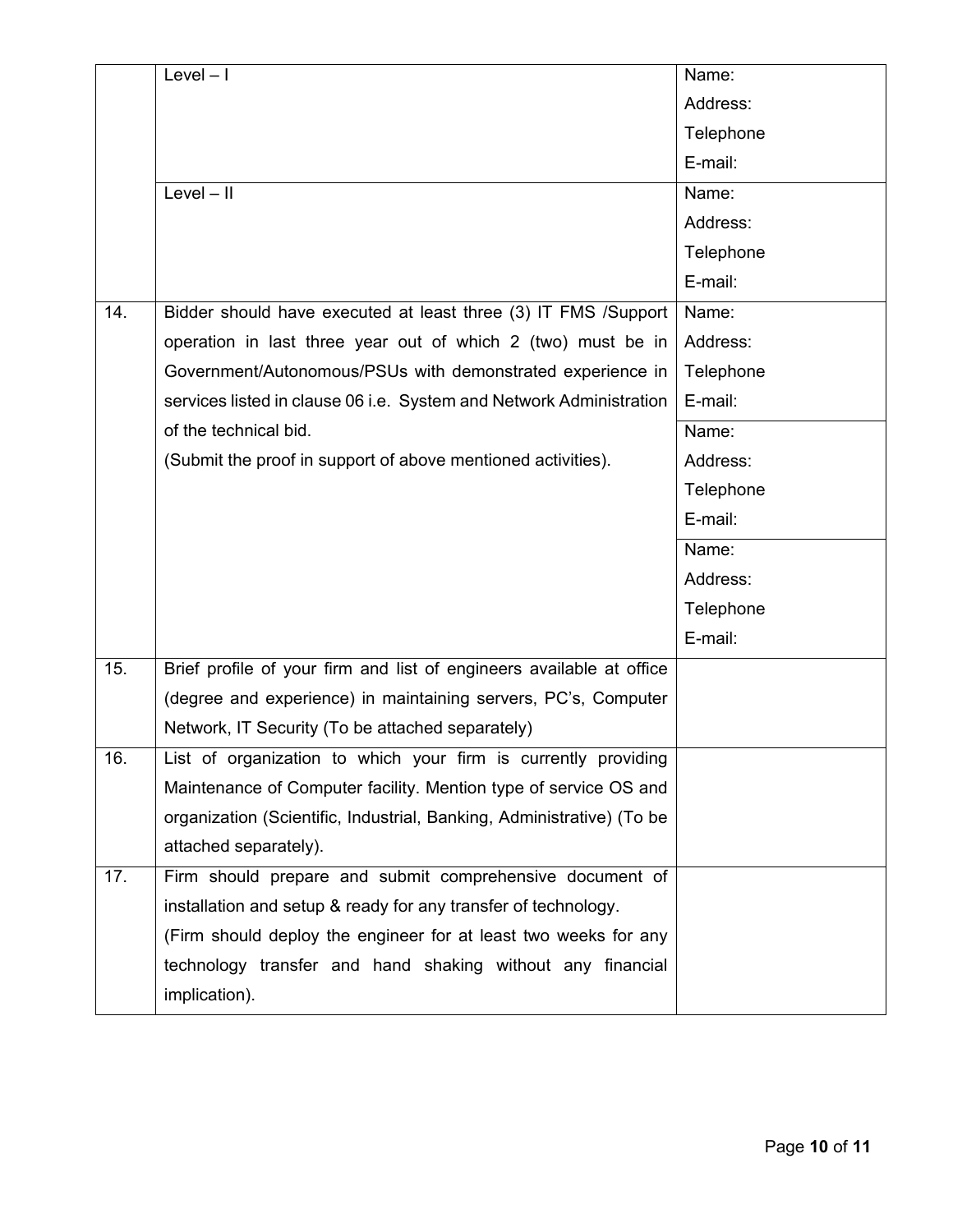### Hardware Maintenance and AMC

| Sr.<br>No. | <b>Description</b>                                               | Compliance |
|------------|------------------------------------------------------------------|------------|
| 01.        | Engineer should be able to identify hardware issues with Server, |            |
|            | Desktop and Laptop PC and capable of repair/replacement of       |            |
|            | computer accessories includes mother board, RAM, SMPS,           |            |
|            | Hard Disks etc.                                                  |            |
|            | (Currently 200+ PCs are of Core 2 DUO / i3/i5/i7 of make         |            |
|            | HCL/ACER/HP/DELL, 40+ laptops running on Win, Linux, and         |            |
|            | Apple OS).                                                       |            |
| 02.        | Bidder should have demonstrated experience in IT Asset           |            |
|            | management, tracking, software media and software licenses,      |            |
|            | Inventory etc.                                                   |            |
| 03.        | Comprehensive hardware AMC of 100 Desktop i3/i5/i7 of make       |            |
|            | HCL/ACER/DELL/HP.                                                |            |
| 04.        | Vendor should submit One (1) preventive maintenance report in    |            |
|            | every quarter.                                                   |            |
| 05.        | Established Help Desk procedure to lodge complaints/issues &     |            |
|            | essential infrastructure to extend comprehensive maintenance     |            |
|            | of ICT items.                                                    |            |

#### **Contact for information: (Only E-mail enquiries will be entertained) For Technical Information:-**

- **1) Shri Makrand Siddhabhatti, SO/D email ID :- makrand.s@iopb.res.in**
- **2) Prof. G.Tripathy, email ID: goutam@iopb.res.in**

#### **Financial Bid**

| Sr. No. | Description                                               |  |
|---------|-----------------------------------------------------------|--|
| 01.     | Serial No of Quotation and Date                           |  |
| 02.     | Name of the Firm                                          |  |
| 03.     | Address of the Firm                                       |  |
| 04.     | Basic rate (exclusive of tax) for Maintenance of Computer |  |
|         | facility, hardware maintenance & AMC for first year       |  |
| 05.     | otal <sup>.</sup>                                         |  |

\* The contract may be continued/extended with the same Terms & Conditions and price for another one year on satisfactory performance.

\* Taxes as applicable.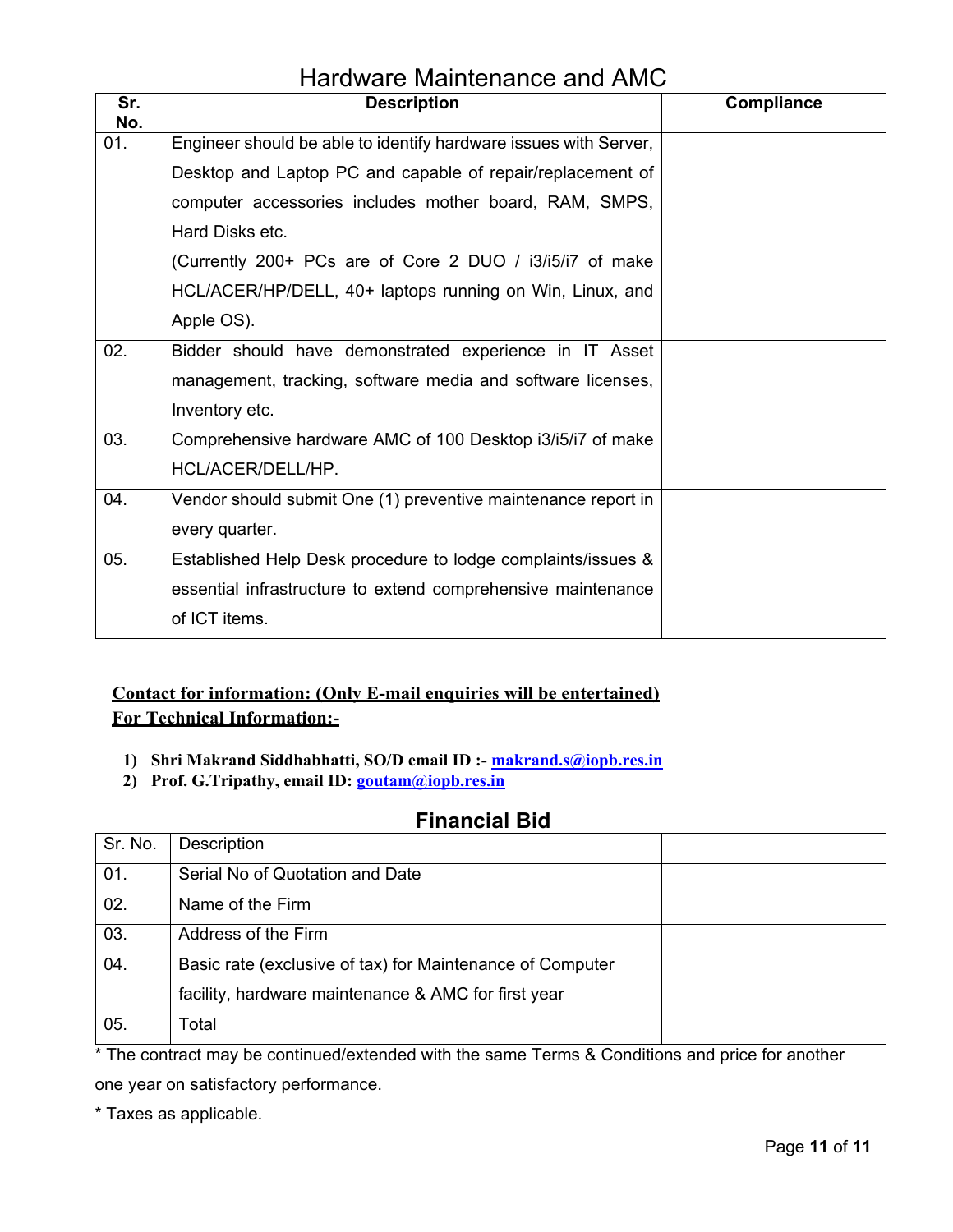

# भौतिकी संस्थान पार्तनी सर्वे<br>पुबनेश्वर<br>Institute of Physics

Bhubaneswar - 751005, India (परमाणु ऊर्जा विभाग, भारत सरकार का एक स्वायत्त अनुसंधान संख्यान) (An autonomous research institution of Dept. of Atomic Energy, Govt. of India)

 $\mathcal{C}$ 

### *GENERAL TERMS AND CONDITIONS OF TENDER*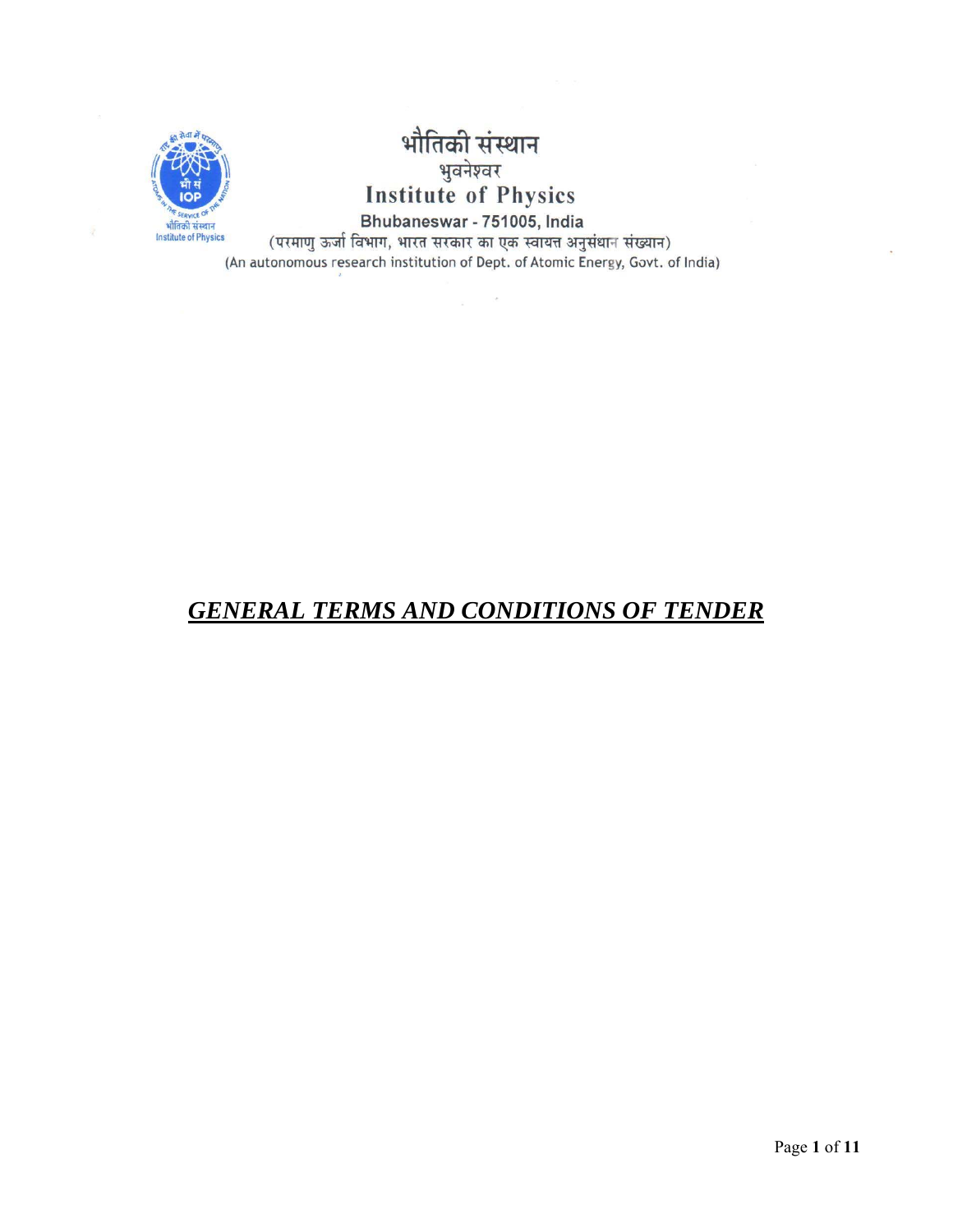#### **INSTITUTE OF PHYSICS, BHUBANESWAR**

#### **Instruction for Online Bid Submission**

The details of tender notification can be downloaded from https://eprocure.gov.in/eprocure/app or Tender Free View Link from www.iopb.res.in/

- 1. Vendors should obtain the USER ID and PASSWORD from **CPP Portal** by clicking on "https://eprocure.gov.in/eprocure/app" link in the homepage.
- 2. For further details on e-Tender participation, please contact Help desk as mentioned below:-

```
Telephone: 0120-4200 462/ 0120-4001 002/ 0120-4001 005/ 0120-6277 787
```
#### Email: **support-eproc(at)nic(dot)in**.

- 3. Tenders should be submitted only through **CPP portal** and obtain the Tender Acknowledgement copy as a proof of successful submission.
- 4. Tender documents for viewing only are also available in Institute of Physics web-site address: HYPERLINKhttp://www.iopb.res.in/tenders/
- 5. All corrigendum and addendum will be published on IOP,BBSR website and CPP Portal.
- 6. IOP,BBSR is publishing all its public and limited tender on IOP,BBSR website.
- **7. For any query regarding tender terms & conditions please send email to dnsahoo@iopb.res.in**

#### **The Institute can provide following documents.**

- **1. Custom Duty exemption certificate. (for custom duty @5.15%)**
- **2. GST exemption certificate. (for GST @ 5%)**

 **Sd/- REGISTRAR**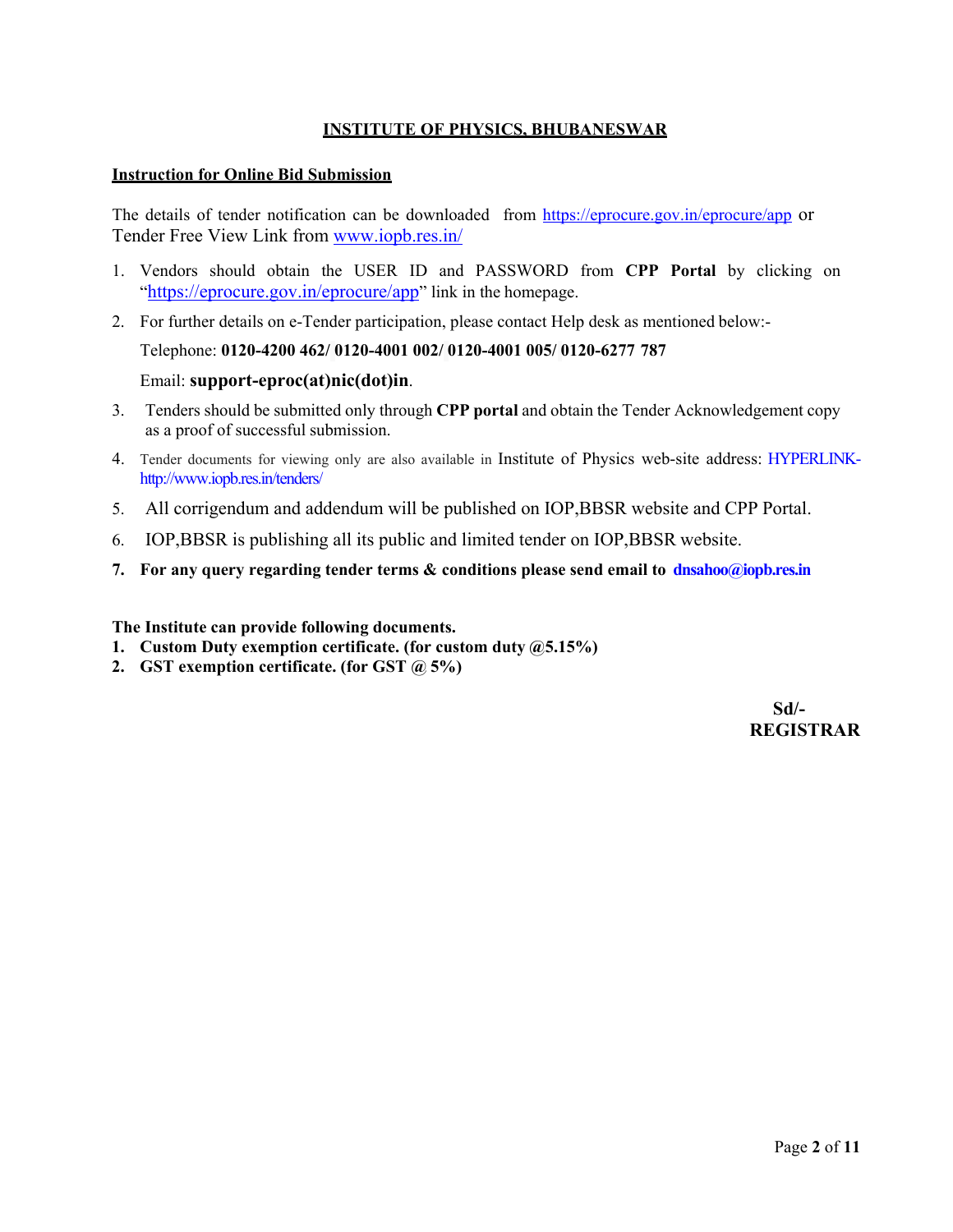#### **Instructions for Online Bid Submission**

The bidders are required to submit soft copies of their bids electronically on the CPP Portal, using valid Digital Signature Certificates. The instructions given below are meant to assist the bidders in registering on the CPP Portal, prepare their bids in accordance with the requirements and submitting their bids online on the CPP Portal.

More information useful for submitting online bids on the CPP Portal may be obtained at: **https://eprocure.gov.in/eprocure/app**.

#### **REGISTRATION**

Bidders are required to enroll on the e-Procurement module of the Central Public Procurement Portal (URL: **https://eprocure.gov.in/eprocure/app**) by clicking on the link "Online bidder Enrollment" on the CPP Portal which is free of charge. As part of the enrolment process, the bidders will be required to choose a unique username and assign a password for their accounts. Bidders are advised to register their valid email address and mobile numbers as part of the registration process. These would be used for any communication from the CPP Portal. Upon enrolment, the bidders will be required to register their valid Digital Signature Certificate (Class Ill Certificates with signing key usage) issued by any Certifying Authority recognized by CCA India (e.g. Sify / nCode / eMudhra etc.), with their profile. Only one valid DSC should be registered by a bidder. Please note that the bidders are responsible to ensure that they do not lend their DSC's to others which may lead for misuse. Bidder then logs in to the site through the secured log-in by entering their user ID / password and the password of the DSC / e-Token.

#### **SEARCHING FOR TENDER DOCUMENTS**

There are various search options built in the CPP Portal, to facilitate bidders to search active tenders by several parameters. These parameters could include Tender ID, Organization Name, Location, Date, Value, etc. There is also an option of advanced search for tenders, wherein the bidders may combine a number of search parameters such as Organization Name, Form of Contract, Location, Date, Other keywords etc. to search for a tender published on the CPP Portal. Once the bidders have selected the tenders they are interested in, they may download the required documents / tender schedules. These tenders can be moved to the respective 'My Tenders' folder. This would enable the CPP Portal to intimate the bidders through SMS / email in case there is any corrigendum issued to the tender document. The bidder should make a note of the unique Tender ID assigned to each tender, in case they want to obtain any clarification / help from the Helpdesk.

#### **PREPARATION OF BIDS**

Bidder should take into account any corrigendum published on the tender document before submitting their bids. Please go through the tender advertisement and the tender document carefully to understand the documents required to be submitted as part of the bid: Please note the number of covers in which the bid documents have to be submitted, the number of documents including the names and content of each of the document that need to be submitted. Any deviations from these may lead to rejection of the bid.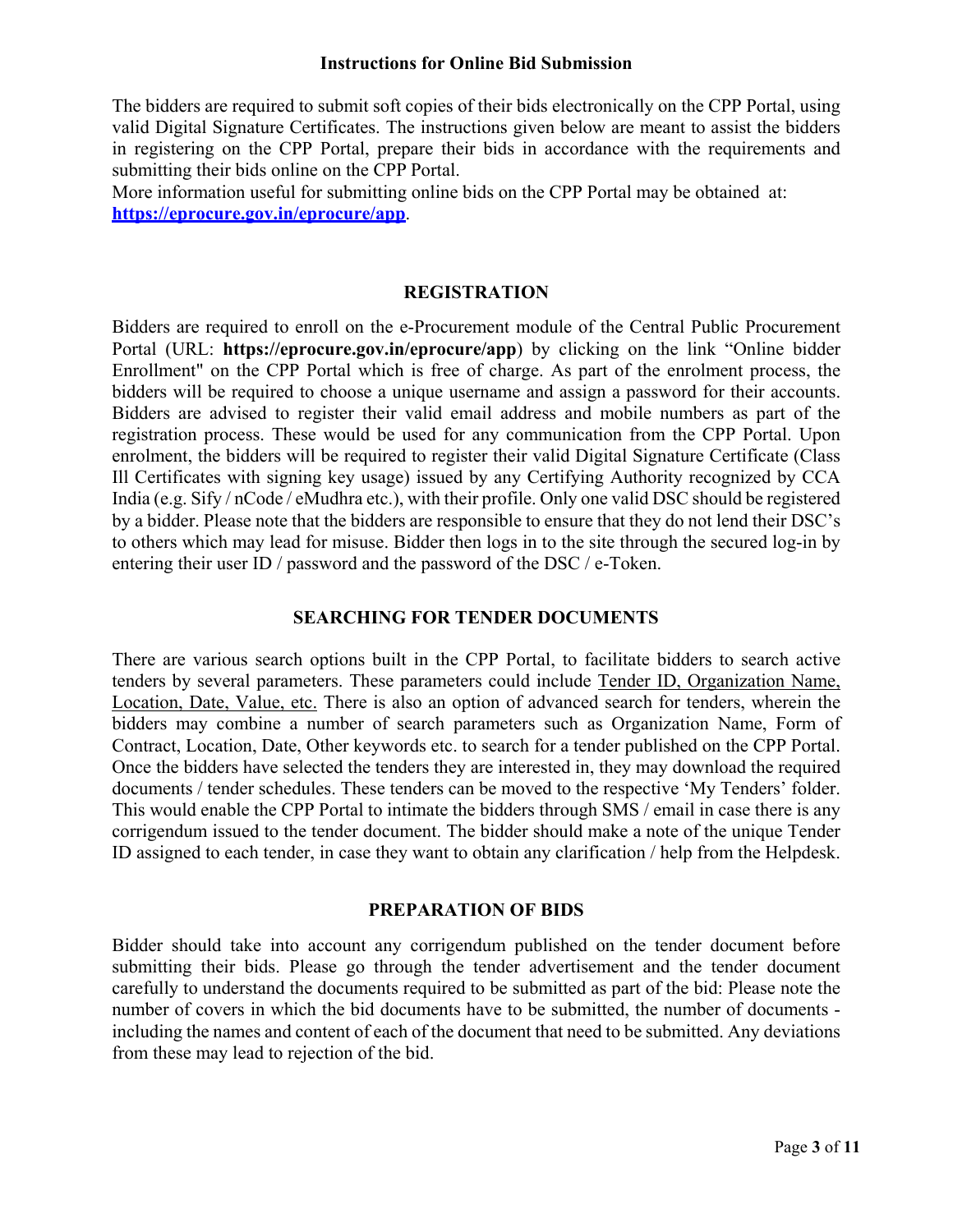#### **STANDARD TERMS & CONDITION FOR INVITING E-TENDER**

#### 1. REGISTRAR, INSTITUTE OF PHYSICS, BHUBANESWAR invites E- Tenders for **the items (mentioned in the e- tender documents)** from the Service provider having following credentials.

- **A.** Should have satisfactorily completed **03 similar work** (at least one of them in Central Government/Central Autonomous Body/Central PSU)
- **B. Similar or Similar Nature of work means** Supply & Installation of **the items (mentioned in**
- **the e-tender documents)** for any of the following :
- **a) Government/Autonomous Institutions**
- **b) Government Research Centre**
- **c) Universities**
- **d) Autonomous/Reputed Private Research Centre**
- **e) Purchase Orders / Completion certificates if any, for supporting above requirements.**

The Bidders are requested to give detailed tender in the prescribed forms in the format given.

#### **2. For Information regarding Commercial & financial Terms & Conditions:**

#### **3. Shri D.N. Sahoo, Jr. Accounts Officer**

Institute of physics, PO-Sainik School, Bhubaneswar E-mail- dnsahoo@iopb.res.in

- 1. The tender should be sent in Two-Bid Format:
- (a) Technical Bid
- (b) Price Bid

The "Technical Bid" and "Price Bid" should be uploaded to the relevant sections in the e-Tenders portal. Any document related to the tender must be addressed to Director, Institute of Physics, Bhubaneswar mentioning "Quotation for Maintenance of Computer Facility" on it.

- 2. The Technical Bid should contain:
- (a) Copy of PAN card and GST.
- (b) Compliance to Terms and Scope of Contract as per tender document
- (c) Any other tender specific documents
- 3. The Price Bid (as per tender bid) should contain:
- (a) Annual rate
- (b) Taxes applicable

4. A brief Profile of the firm with list of engineers and their technical qualifications available at local office in Bhubaneswar for undertaking maintenance of servers, PCs.' and Network under Linux and Microsoft Windows Operating Systems.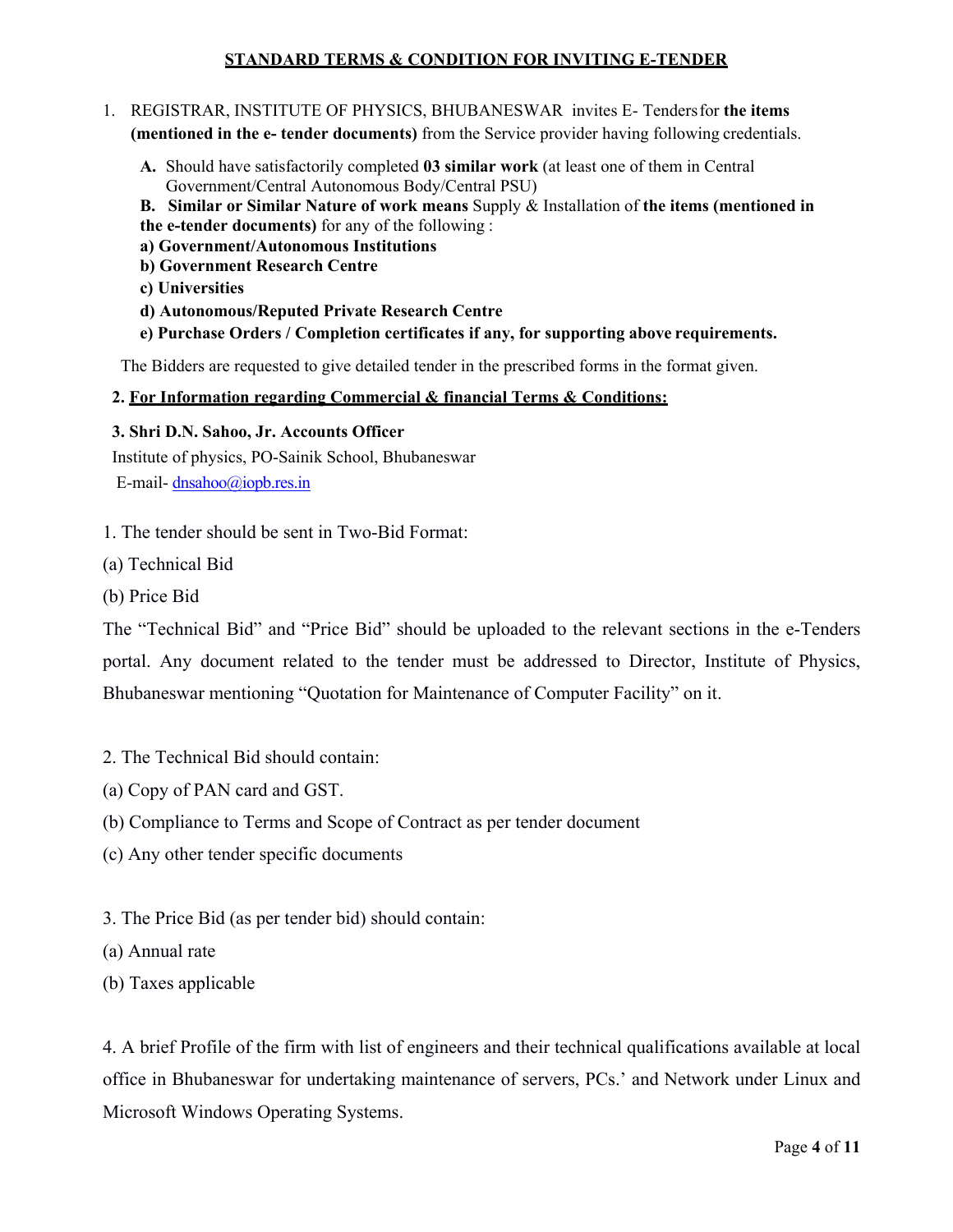5. List of organizations in and around Bhubaneswar, where the firm has taken contract for maintenance of IT facility with nature of work.

6. Last date and time for submission of tender: **20.06.2022 at 10.00 hrs.** 

7. All rates quoted should be valid for 90 days from the date of submission of bid.

8. Value of Tender (for one year): Rs. 15 lakh (Rupees Fifteen lakh) **(including GST)**

9. Tender Processing fee: Not applicable

10. Technical bid should contain EMD of Rs. 30,000/- (Thirty Thousand only) in any one of the following forms:

(I) DD from any Nationalized Bank, drawn in favor of "Director, Institute of Physics", payable at Bhubaneswar.

(ii) Term Deposit (for minimum 6 months from the tender closing date) in a nationalized bank duly pledged in favor of "Director, Institute of Physics, Bhubaneswar".

(iii) Bank Guarantee from any nationalized bank valid for a period of minimum six months from the tender closing date.

Bids not accompanied with EMD will be rejected. EMD of unsuccessful bidders will be returned within six months of closing of tender. Any exemption of EMD will be as per rule.

11. Performance Bank Guarantee (PBG): The awardee firm need to submit Performance Bank Guarantee (PBG) amounting to 10% of contract value for the period of full tenure and 1month claim lodgement period. The penalty will be charged over PBG in case of any delay in completion of task/ issues. The computer committee reserves the right to decide the amount of penalty in case the awardee fails to resolve any issue relating to the job.

12**.** *As a part of technical evaluation, Computer Committee will interact with the Engineer to be stationed/deployed at Institute and based on the performance the firm will be technically qualified for further consideration. The firms are requested to go through the technical skill sets required as per the tender document to align resident engineer as the decision of Computer Committee regarding resident engineer shall be final***.** 

13. Bidder/Firm should follow the minimum wages and other payment related rules (PF,ESI etc) where ever applicable as per Govt. of India rules  $\&$  required to produce as and when asked.

14. The authority of the Institute reserves the right to accept or reject any or all quotations either in full or in part without assigning any reasons thereof.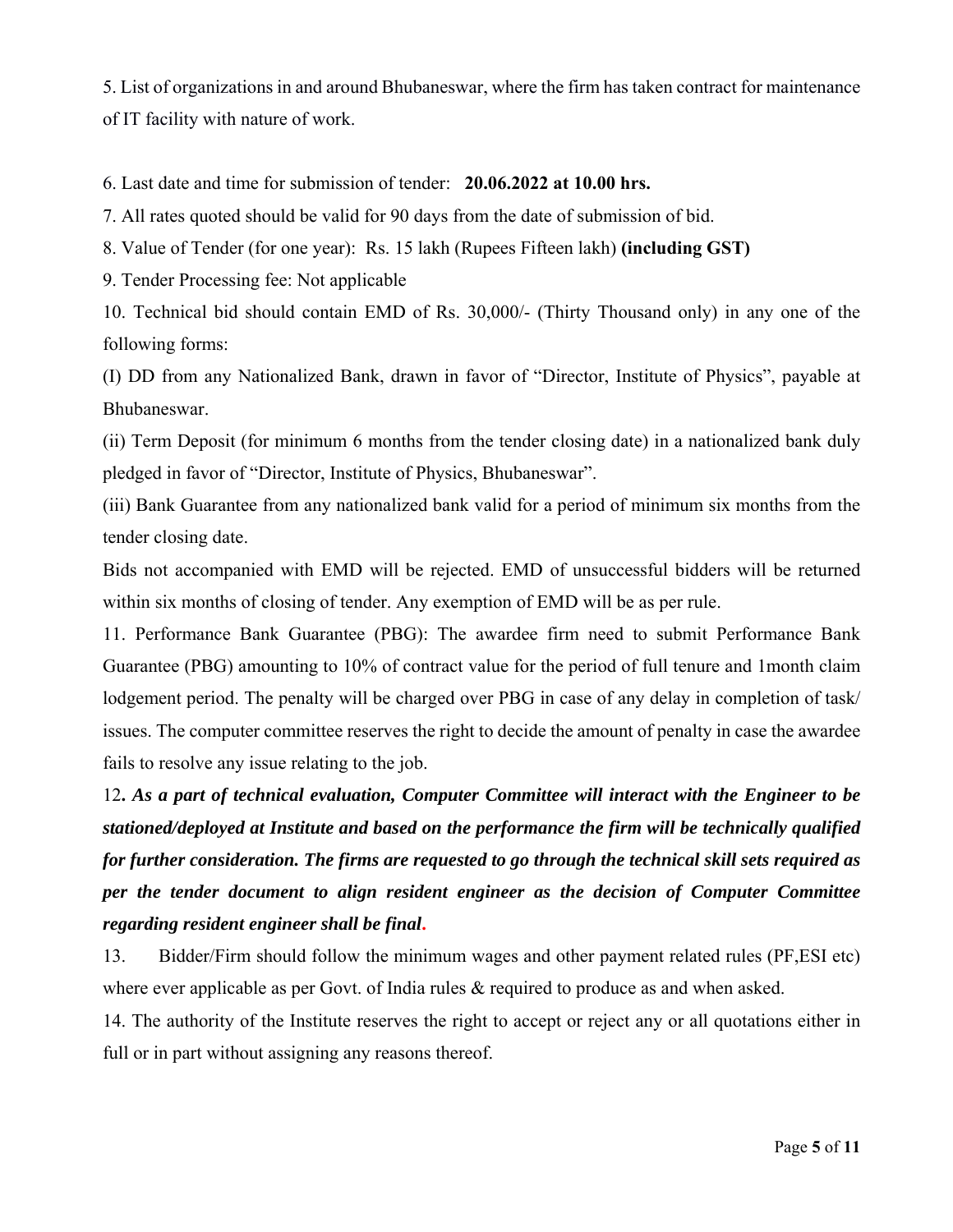#### **FINANCIAL TERMS:**

- 1. Price bid of only the **technically qualified bids** will be opened for commercial consideration.
- 2. One price bid option may be quoted.

#### **4. Jurisdiction**

If a dispute arises out of or in connection with the contract, or in respect of any defined legal relationship associated therewith or derived there from, the parties agree to submit that dispute to arbitration under the ICADR Arbitration Rules, 1996.

The authority to appoint the arbitrator(S) shall be the International Centre for alternative dispute resolution.

The International Centre for Alternative Dispute Resolution will provide administrative services in accordance with the ICADR arbitration Rules, 1996.

> **Sd/- REGISTRAR**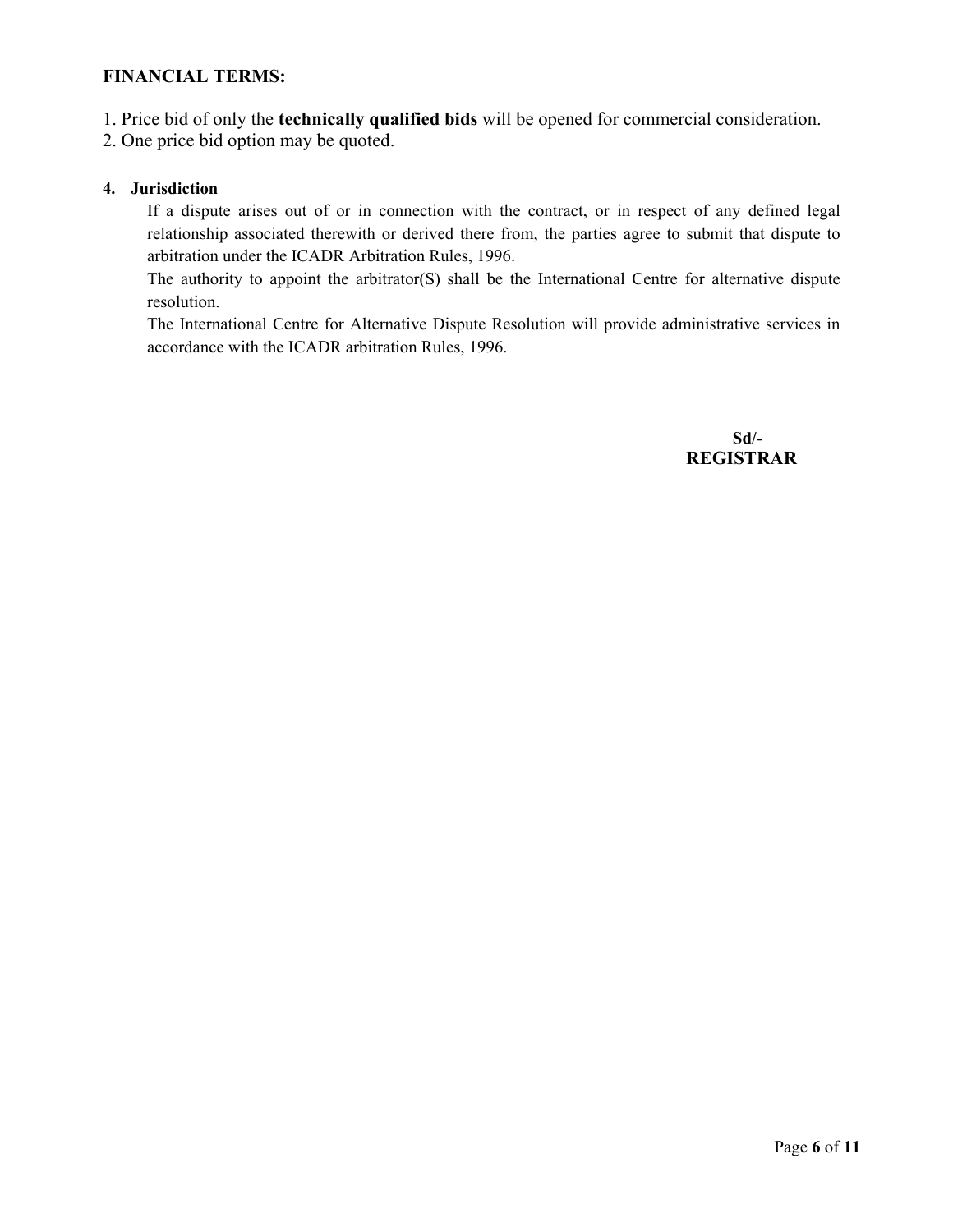#### **DECLARATION BY THE VENDOR**

It is hereby declared that I/We the undersigned, have read and examined all the terms and conditions etc. of the tender document for which I/We have signed and submitted the tender under proper lawful Power of Attorney. It is also certified that all the terms and conditions of the tender document are fully acceptable to me/us and I/We will abide by the conditions from serial no. 1 to 21 and we have not given any printed conditions beyond the scope of this tender. This is also certified that I/We/Our principal manufacturing firm has no objection in signing the purchase contract if the opportunity for the supply of the items against this tender is given to me/us.

Date: Signature:

Address: Name:

Designation: On behalf of:

(Company Seal)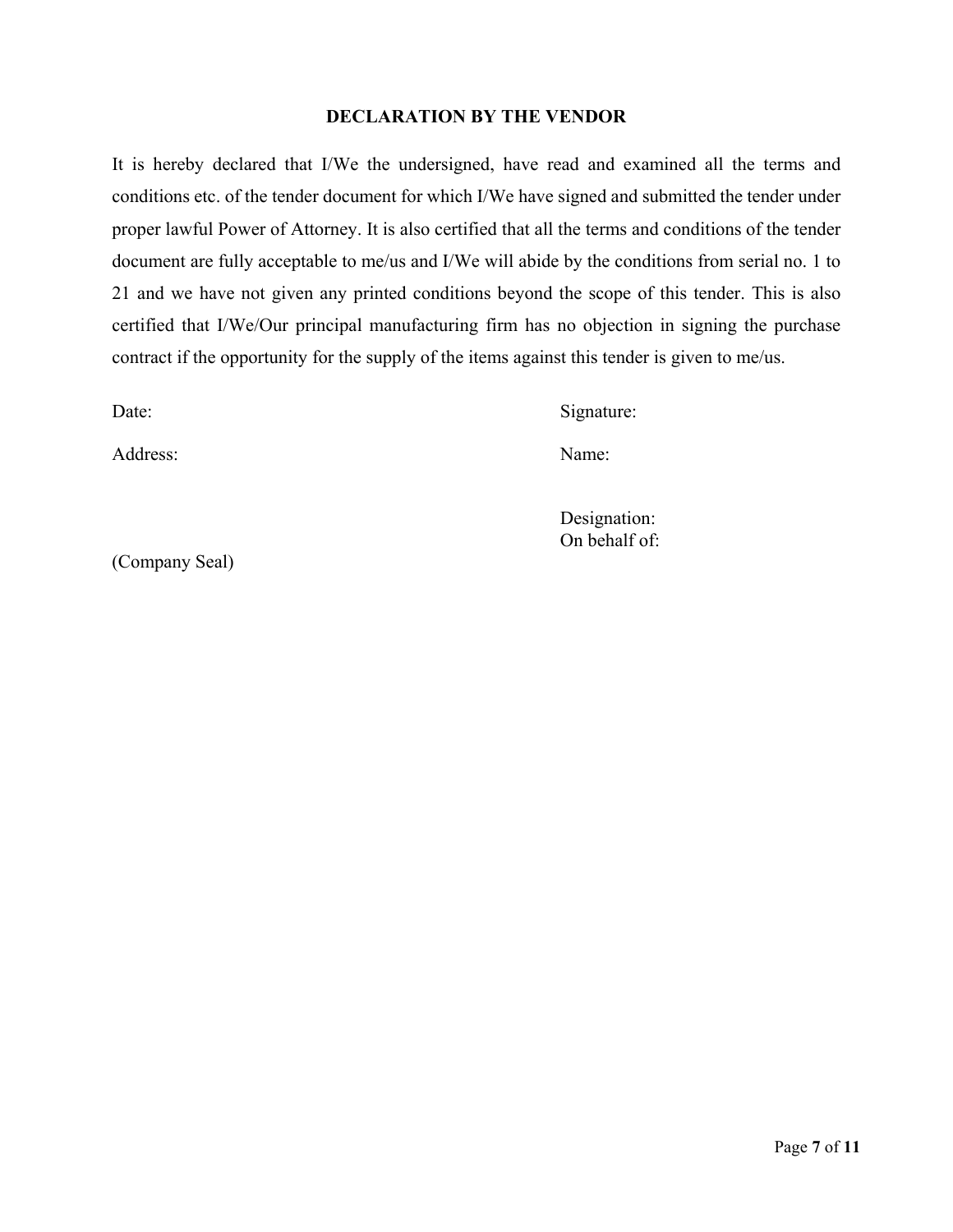#### ORIGINAL EQUIPMENT MANUFACTURING (OEM) MANUFACTURING AUTHORISATION FORM

(On Letter Head of Manufacturer)

Tender No. :- .................................................... Date:- ..............

To The Director, Institute of Physics, Po:- Sainik School, Bhubaneswar

Dear Sir,

We manufacture(s) of original equipment at (...................address of factory ................................ ) do hereby authorize M/s (Name and address of Agent(s)) to submit a bid, negotiate and receive the order from you against your tender enquiry.

No company or firm or individual other than above is/are authorized to bid, and conclude the contract in regard to this business.

We hereby extend our full guarantee and warranty as per the Tender terms and conditions for the goods and services offered by the above firm.

Yours Faithfully,

(Name)

(Name & Seal of manufactures)

Note:- This letter of authority should be on the letterhead of the manufacturer and should be signed by a person competent and having the power of attorney to bind the manufacturer. It should be included by bidder in its techno-commercial and priced bid.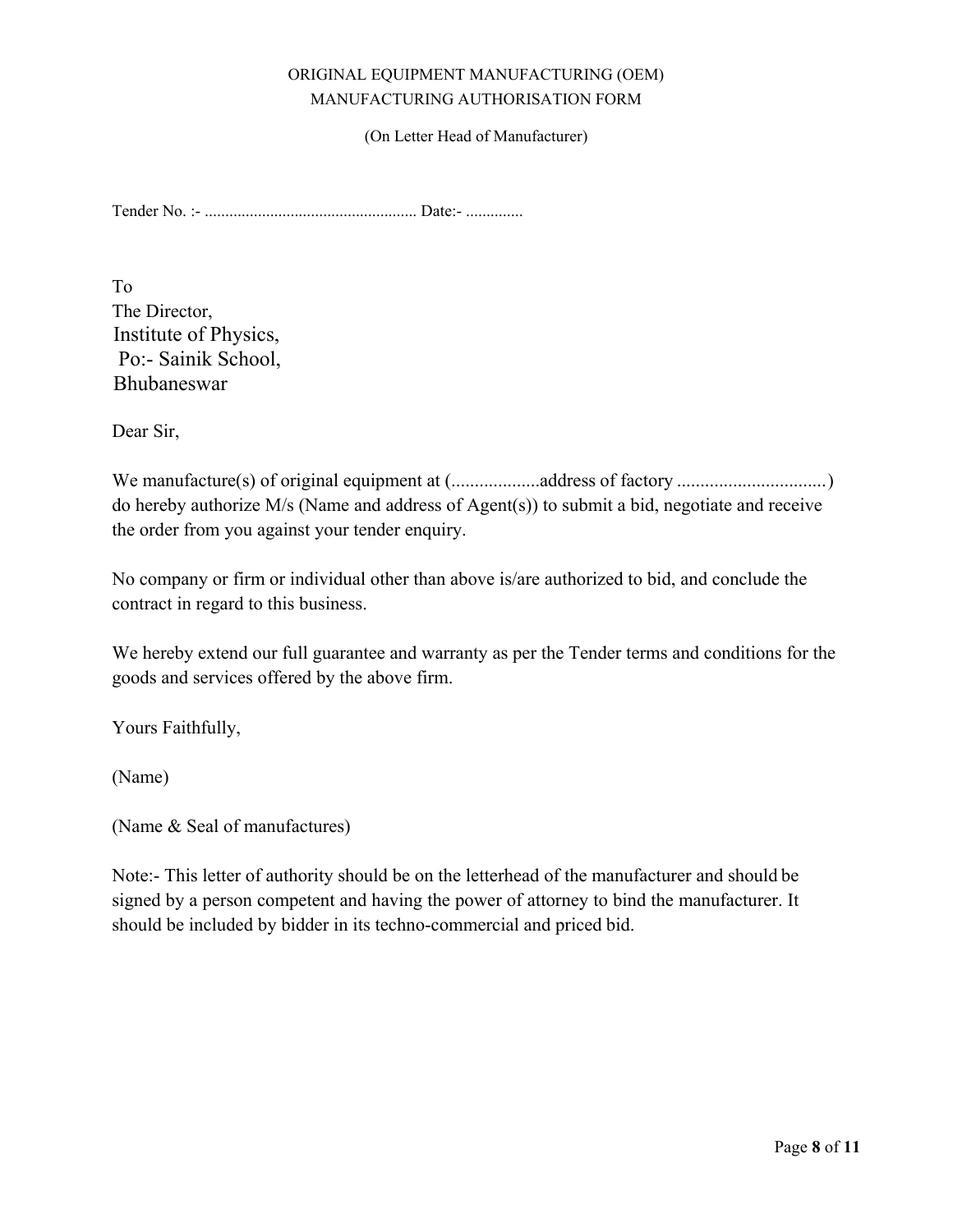#### **PRICE REASONABILITY CERTIFICATE (ON THE LETTER HEAD OF THE COMPANY)**

It is certified that the rates quoted against Tender No. ..........................................Dated............... for the items vide our bid No. ................................................. dated. ................................ are exclusively for supply to ACADEMIC and RESEARCH Institutions and are not more than as charged to other Govt. /PSU 's /Autonomous bodies for similar supplies-made in recent past. It is further certified that we have offered the maximum possible discount to IOP,BBSR, Bhubaneswar in our Quotation No. ......................................................... dated ............................................. for Rs........................................................ The quoted price is the minimum. We will not offer lower rates to any other customer (Govt. /PSU's/Autonomous bodies), till the validity of offer or execution of purchase order, whichever is later. If they have been approved by the Director, IOP,BBSR, Bhubaneswar and if at any stage it has been found that quoted rates are higher, then in such conditions IOP,BBSR, Bhubaneswar, will have the right to cancel the approved rates and to take legal action against the tenderer.

Yours faithfully,

(Name of manufacture)

(Signature with date) (Name and designation)

Duly authorized to sign tender for and on behalf of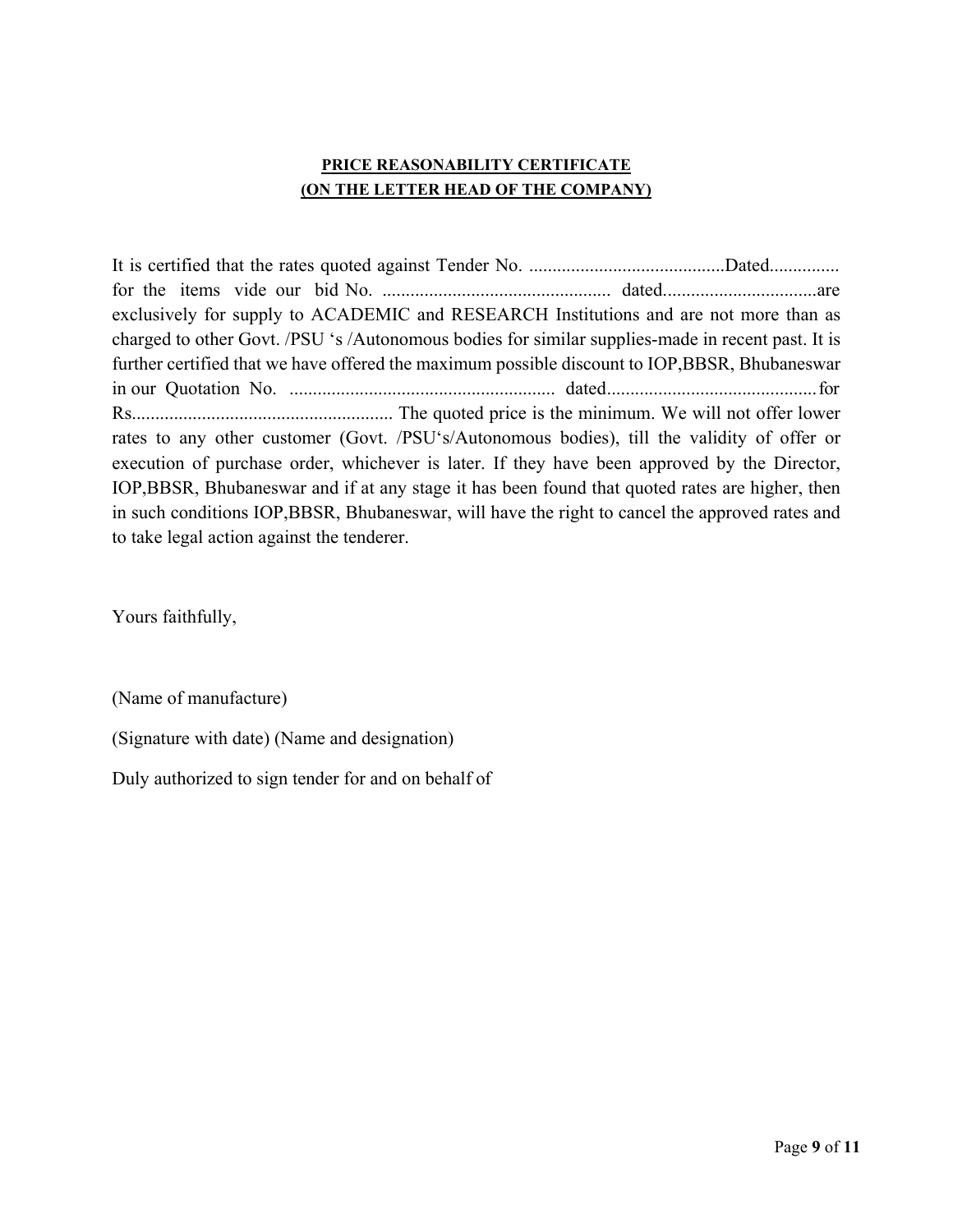The **Online Bids** in all aspects must be completely uploaded & filled online in **Two Envelopes**  as explained below:-

| <b>General Information -Self Attested</b>                                      |                                                                                                                                                                                                                                                                                                                                                                                            |                                      |
|--------------------------------------------------------------------------------|--------------------------------------------------------------------------------------------------------------------------------------------------------------------------------------------------------------------------------------------------------------------------------------------------------------------------------------------------------------------------------------------|--------------------------------------|
| Envelope 1-(Following documents to be provided mandatorily as Single PDF File) |                                                                                                                                                                                                                                                                                                                                                                                            |                                      |
| <b>Sl. No.</b>                                                                 | <b>Basic Information</b>                                                                                                                                                                                                                                                                                                                                                                   | To be provided in (.pdf) Format only |
| $\mathbf{1}$                                                                   | Name of the Company                                                                                                                                                                                                                                                                                                                                                                        | .PDF                                 |
| $\overline{2}$                                                                 | Full address of company along<br>with Telephone no.<br>Fax no.<br>E-mail address :                                                                                                                                                                                                                                                                                                         | PDF.                                 |
| $\mathfrak{Z}$                                                                 | Local address of company<br>for communication, if any                                                                                                                                                                                                                                                                                                                                      | PDF.                                 |
| $\overline{4}$                                                                 | Are you a manufacturer<br>or dealer/reseller                                                                                                                                                                                                                                                                                                                                               | .PDF                                 |
| 5                                                                              | If dealer please attach certificate<br>from your principal company clearly<br>showing validity of the certificate                                                                                                                                                                                                                                                                          | .PDF                                 |
| 6                                                                              | If foreign supplier : Please give<br>details of your Indian<br>authorized partner if any                                                                                                                                                                                                                                                                                                   | PDF.                                 |
| $\overline{7}$                                                                 | Annual turn-over in last 3<br>financial years in Rs. Crores.<br>(i) Year 2018-2019<br>(ii) Year 2019-2020<br>(iii) Year 2020-2021<br>(iv) Year 2021-22<br>Please attach balance<br>sheet                                                                                                                                                                                                   | .PDF                                 |
| $\,8\,$                                                                        | Similar works or equivalent to our<br>tendered item(s) of last 3 financial<br>years in State Government or Govt.<br>of India Department(s) /Reputed<br>Organization(s) (in Nos. and Value)<br>(Please attach list of clients)<br>(i) Year 2018-2019<br>(ii) Year 2019-2020<br>(iii) Year 2020-2021<br>(iv) Year 2021-22<br>Please attach copy of Purchase<br>Order/ Completion Certificate | .PDF                                 |
| 9                                                                              | GST Registration no. with<br><b>Place PAN Card Details</b>                                                                                                                                                                                                                                                                                                                                 | .PDF                                 |
| 10                                                                             | Income Tax Registration no.<br>with place                                                                                                                                                                                                                                                                                                                                                  | .PDF                                 |
| 11                                                                             | Photocopy of EMD                                                                                                                                                                                                                                                                                                                                                                           | .PDF                                 |